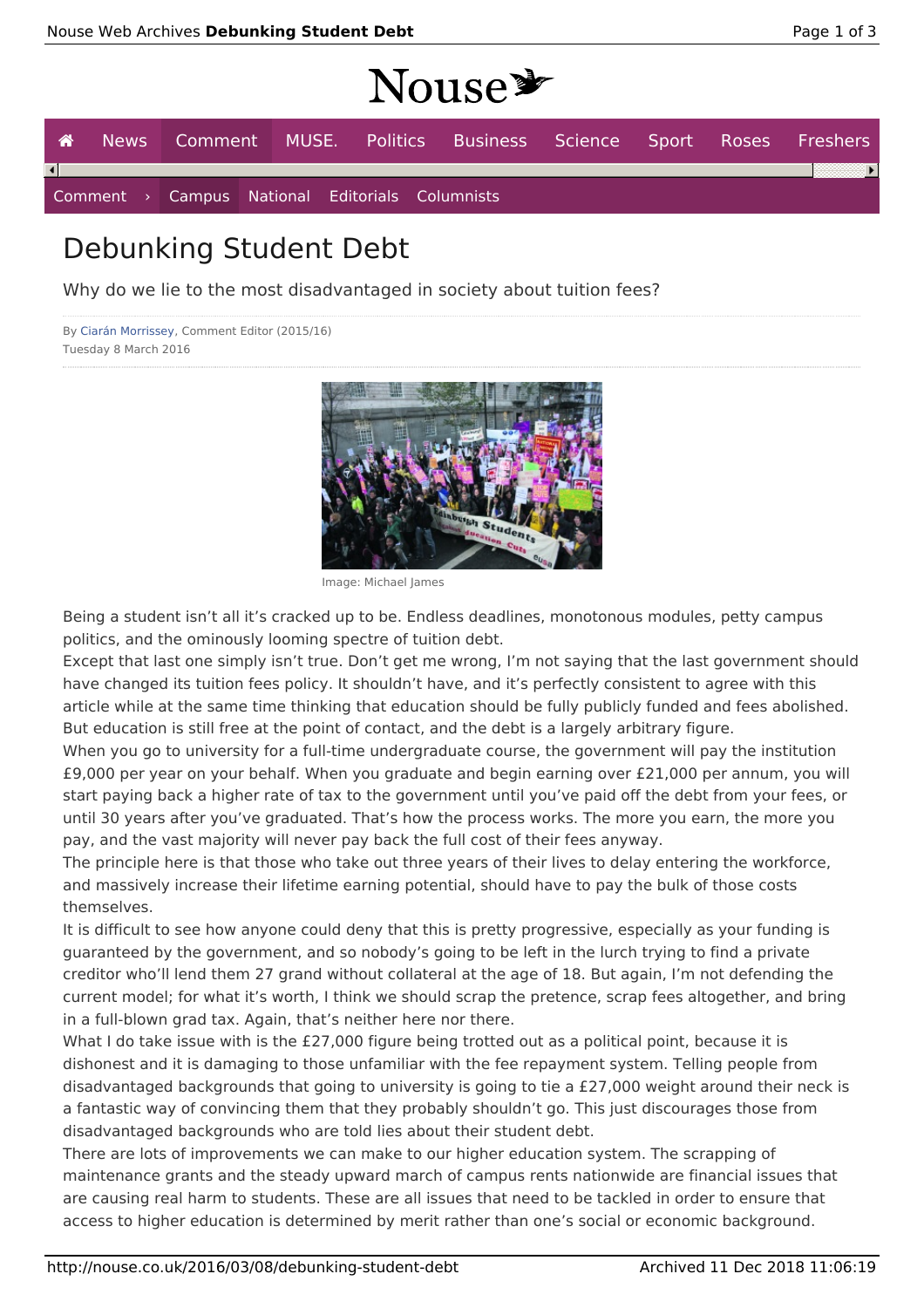Yet such things are overlooked or sidelined in favour of fruitless marches and politically motivated smear campaigns by the NUS, such as last year's 'Liar, Liar' campaign, which targeted the Liberal Democrats, mainly in marginal, Tory-facing seats.

We've seen larger numbers of students from disadvantaged backgrounds going to university in the last five years. Why isn't this something we are celebrating and encouraging? Why are we instead telling people from poor backgrounds that they'll find themselves buried under piles upon piles of unfathomable debt?

You'd have to be extremely politically motivated – as well as breathtakingly dishonest – to point at this system, fiddle around with the numbers, and lie to the poorest in our society about the risks they'll take on from trying to improve their lot in life. You don't have to agree with my views on a grad tax or education reform. But it is an outright lie to claim our system benefits only the rich and condemns the poor to debt slavery.

We have a progressive system of university funding in which education is free at the source and where those who pay the most towards its funding are those who have already benefitted the most from it. Isn't that something we should cherish?



### One comment

Bob

2 Apr '16 at 5:33 pm

but you've failed to address the point that we cannot afford to take out loans pay back debt

|--|--|

| Most Read                                          | <b>Discussed</b>                                                                              |  |  |  |  |
|----------------------------------------------------|-----------------------------------------------------------------------------------------------|--|--|--|--|
|                                                    | 1. CLASH OF COMMENTS: Should those responsible for the Grenfell effigy bonfire be prosecuted? |  |  |  |  |
| 2. The breakup beard                               |                                                                                               |  |  |  |  |
| 3. World AIDS day - how you can help wipe AIDS out |                                                                                               |  |  |  |  |
| 4. First, go fix your bad service                  |                                                                                               |  |  |  |  |
| 5. The world of Yorfess: An Ode to Shitposting     |                                                                                               |  |  |  |  |
|                                                    | 6. I'm sick of all these Harry Potter shops on the Shambles                                   |  |  |  |  |

#### Write for Nouse Comment

Get in touch with the editors

Join the Facebook group

## More in Comment World AIDS day – how you can help wipe AIDS out Why the #MeToo Campaign Must Include Men Too CLASH OF COMMENTS: Should those responsible for the Grenfell effigy bonfire be prosecuted? Indifference to JCRCs evident

Slurring champagne socialists is unfair

http://nouse.co.uk/2016/03/08/debunking-student-debt Archived 11 Dec 2018 11:06:19